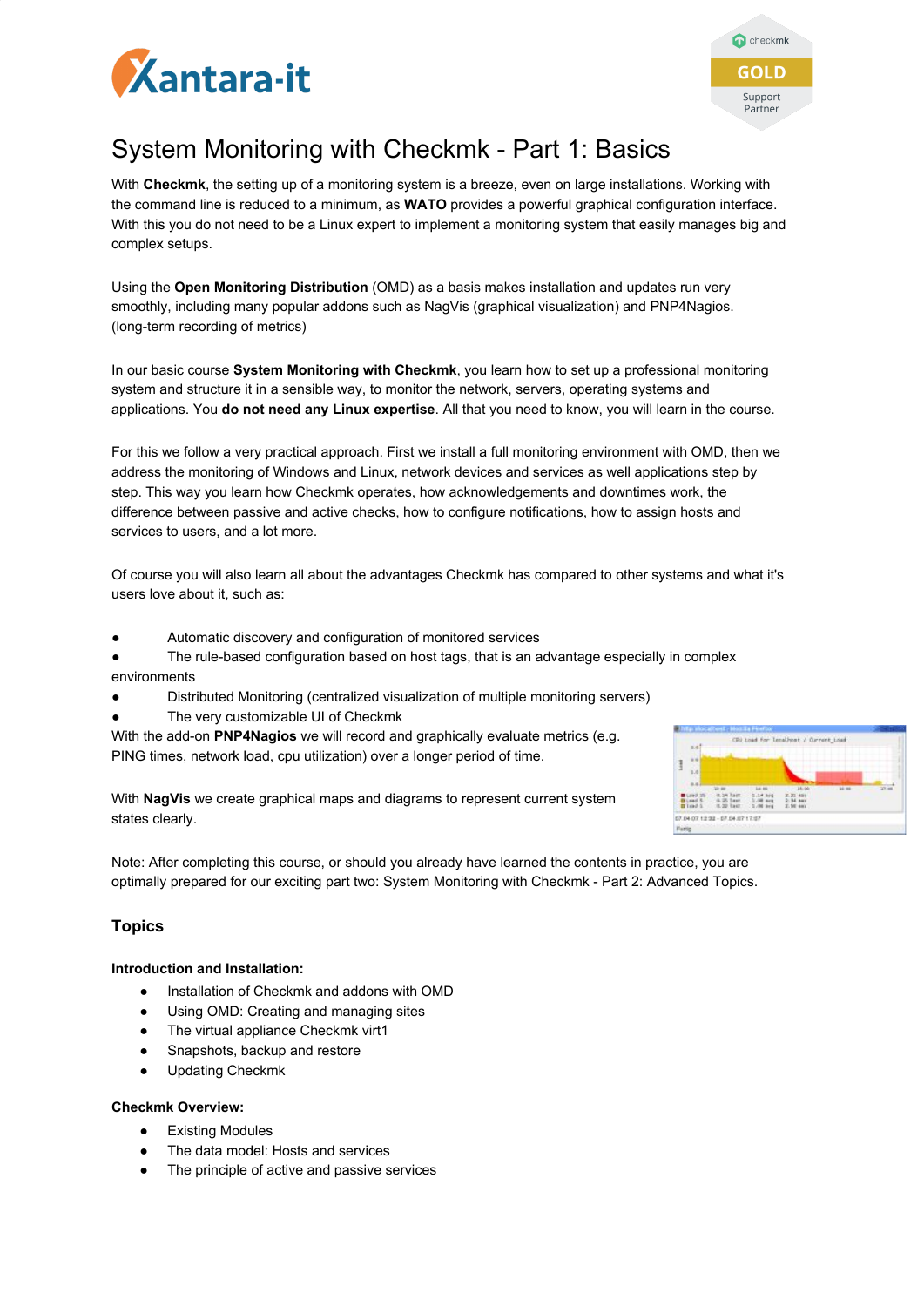



**Staleness** 

#### **The Graphical Interface (Multisite)**

- Sidebar and snapins
- Using and customizing views
- Editing dashboards
- Tips and tricks

#### **Working with WATO - Checkmk's Configuration Tool**

- Adding hosts and services to the monitoring
- Structuring the environment with host tags, folders, host and service groups
- Configuration of levels and other parameters
- Working with many hosts: Bulk discovery and bulk import
- Representing network relationships of hosts via parents

#### **Monitoring in Practice**

- Monitoring Linux and Windows
- Monitoring log files
- Monitoring processes and windows services
- Monitoring file systems in detail
- Monitoring network devices via SNMP
- Monitoring network interfaces in detail
- Agent Bakery: Packaging customized Checkmk-Agents
- Documentation of check plugins (man pages)
- Monitoring via SSH
- Custom connection to agents with your own scripts

#### **Extending Checkmk with your own checks**

- How check plug-ins work
- Using your own scripts (local checks)
- Using check\_mk and nagios plugins

#### **Notifications**

- The concept of notifications
- Mapping hosts and services to people (responsibilities):

#### **Contacts and contact groups**

- Acknowledgement of problems
- Definition of time periods (e.g. 9 am to 5 pm on workdays)
- Notification via email, customizing the email's contents
- Configuration of the Linux mail service
- Working with scheduled downtimes
- Rule-based configuration of notifications

#### **Users, roles and permissions**

- Managing users and permissions
- The role-based permission system
- Visibility of hosts and services

#### **Distributed Monitoring**

- Reasons for distributed monitoring
- Setting up distributed monitoring with Livestatus and Checkmk Multisite